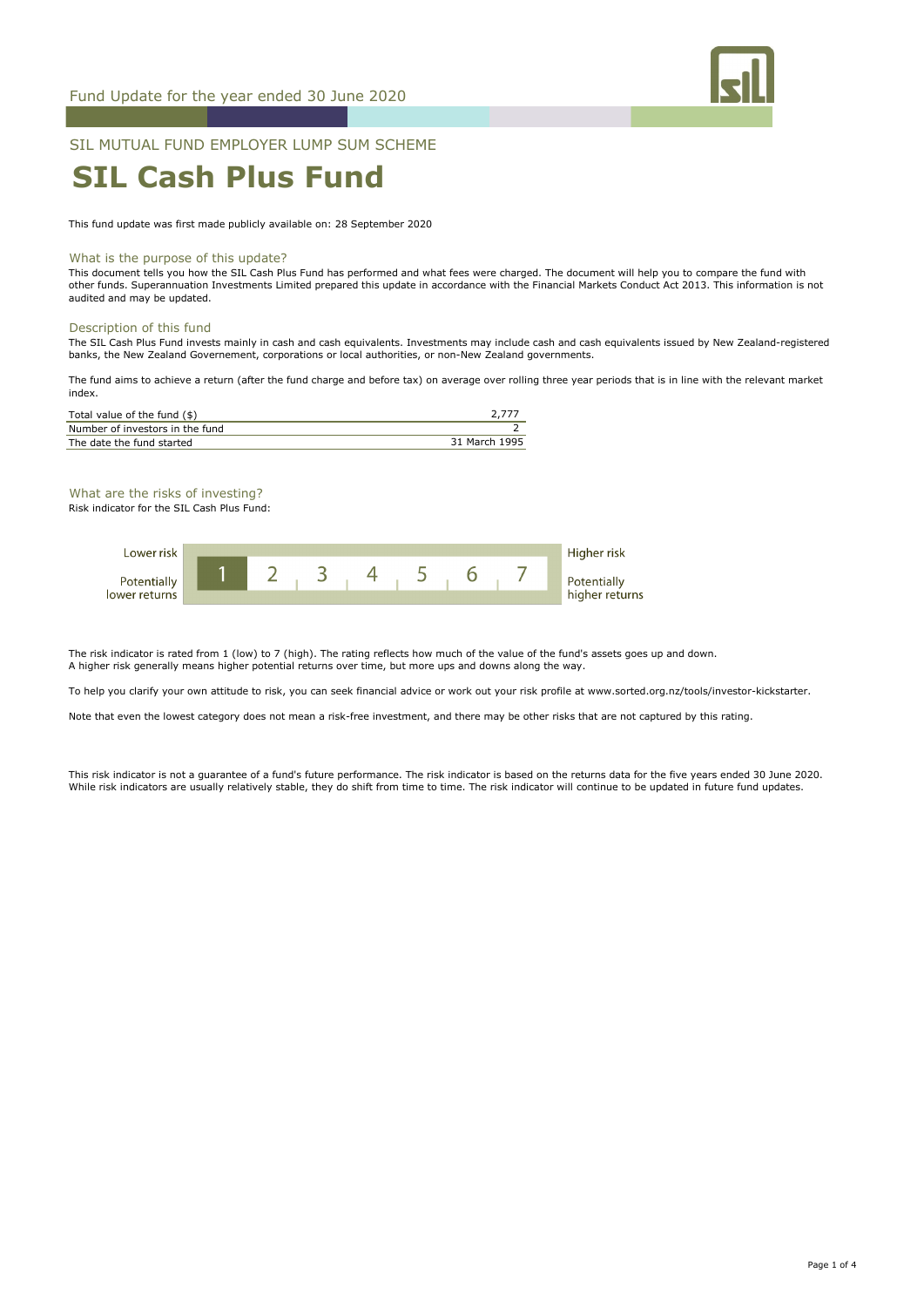| How has the fund performed?                   |                                 |           |
|-----------------------------------------------|---------------------------------|-----------|
|                                               | Average over past<br>five vears | Past year |
| Annual return                                 |                                 |           |
| (after deductions for charges and tax)        | 1.46%                           | 1.03%     |
| <b>Annual return</b>                          |                                 |           |
| (after deductions for charges but before tax) | 2.03%                           | 1.44%     |
| Market index annual return                    |                                 |           |
| (reflects no deduction for charges and tax)   | 2.04%                           | 1.19%     |

The market index annual return shows the return of the S&P/NZX Bank Bills 90 Day Index.

Additional information about the market index is available in the statement of investment policy and objectives on the scheme register at www.discloseregister.companiesoffice.govt.nz.



# **Annual return graph**

This shows the return after fund charges and tax for each of the last 10 years ending 31 March. The last bar shows the average annual return for the last 10 years, up to 30 June 2020.

**Important:** This does not tell you how the fund will perform in the future.

Returns in this update are after tax at the highest prescribed investor rate (PIR) of tax for an individual New Zealand resident. Your tax may be lower.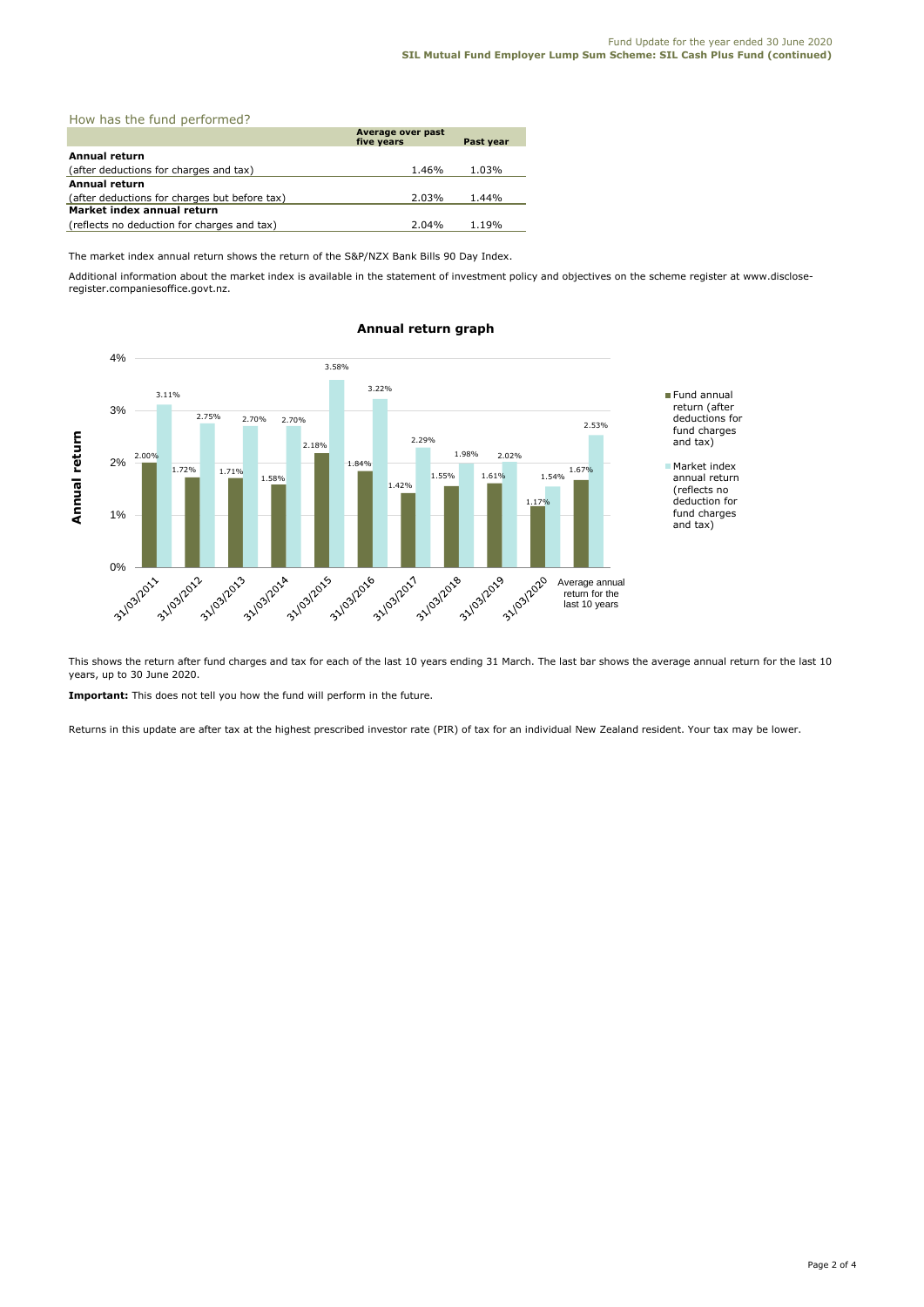# What fees are investors charged?

Investors in the SIL Cash Plus Fund are charged fund charges. In the year to 30 June 2020 these were:

|                                             | % of net asset value          |
|---------------------------------------------|-------------------------------|
| Total fund charges <sup>1*</sup>            | 0.45%                         |
| Which are made up of:                       |                               |
| Total management and administration charges | 0.45%                         |
| Including:                                  |                               |
| Manager's basic fee                         | $0.34\%$                      |
| Other management and administration charges | 0.11%                         |
| Total performance based fees                | $0.00\%$                      |
|                                             | Dollar amount per<br>investor |
| <b>Other charges</b>                        |                               |
| Other charges                               | \$0                           |

Investors are not currently charged individual action fees for specific actions or decisions (for example, for withdrawing from or switching funds).

Small differences in fees and charges can have a big impact on your investment over the long term.

### Example of how this applies to an investor

Sarah had \$10,000 in the fund at the start of the year and did not make any further contributions. At the end of the year, Sarah received a return after fund fees and tax were deducted of \$103 (that is 1.03% of her initial \$10,000). Sarah also paid \$0 in other charges. This gives Sarah a total return after tax of \$103 for the year.

# What does the fund invest in?

**Actual investment mix<sup>2</sup> <b>Target investment mix**<sup>2</sup> **This shows the types of assets that the fund invests in.** This shows the mix of assets

This shows the mix of assets that the fund generally intends to invest in.